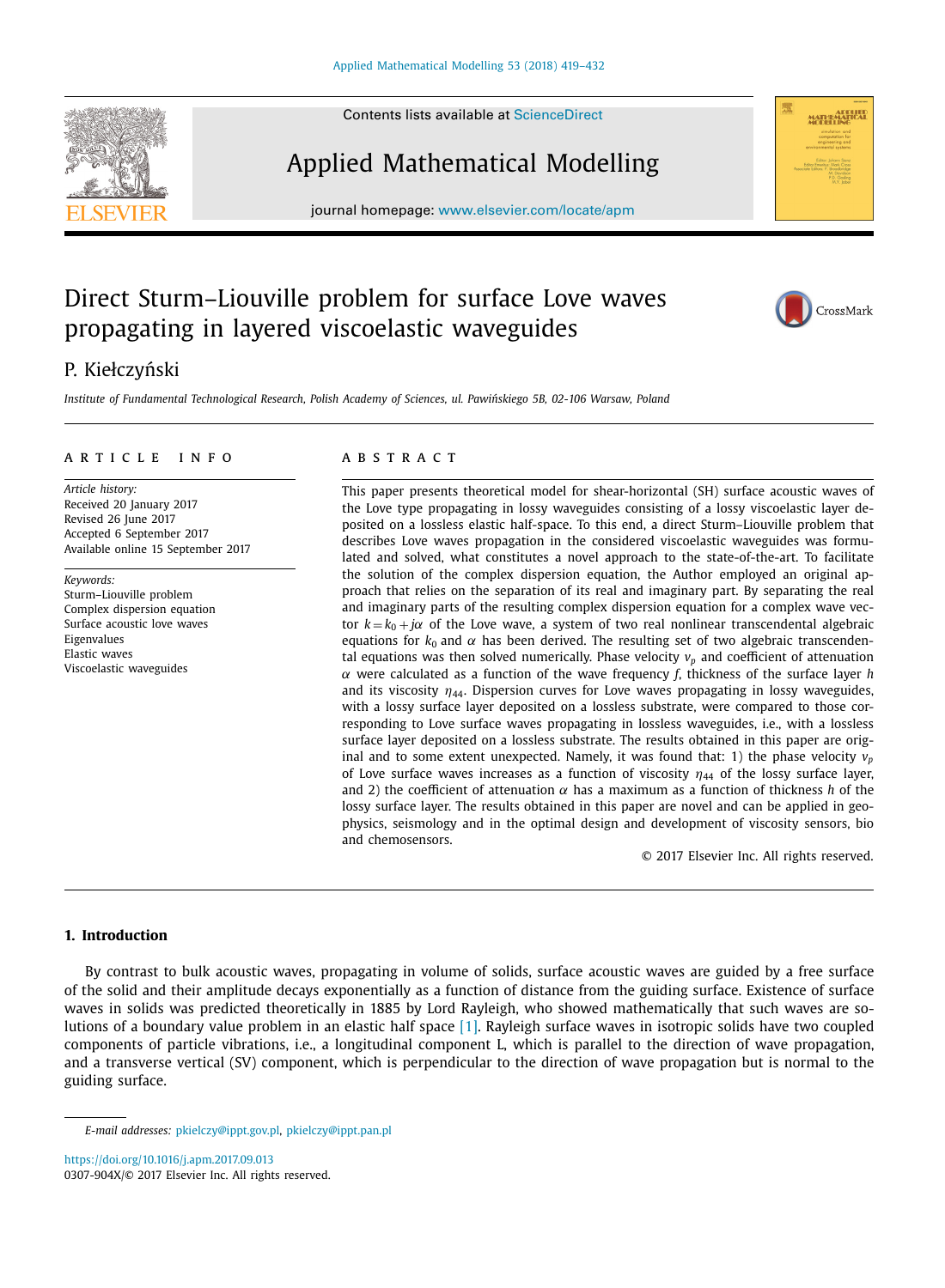It is easy to show that an elastic surface wave with uniquely one SH component of particle vibrations (which is perpendicular to the direction of wave propagation and parallel to the guiding surface) cannot exist in a solid half space, since the corresponding boundary conditions on a free surface of the elastic half space cannot be satisfied. In order for SH surface waves to exist the solid half space must be covered with an extra surface layer with special properties, i.e., with a layer whose shear wave velocity is lower than that in bulk of the solid. This fact was demonstrated mathematically in 1911 by Augustus Edward Hough Love and as a consequence SH surface waves in a layered half space were named Love surface wave [\[2–4\].](#page-12-0)

It is interesting to note that SH surface waves of the Love type have their direct counterparts in electromagnetic and optical planar waveguides [\[5–6\],](#page-12-0) described by celebrated Maxwell's equations.

Other significant similarities exist between the properties of Love surface waves and behavior of quantum particles moving in a rectangular potential well [\[7\].](#page-12-0) This quantum problem is described by a time-independent Schrödinger equation with appropriate boundary conditions.

Due to the above analogies, occurring between Love surface waves, optical dielectric waveguides and quantum particles in a rectangular potential well, the developments made in one domain (elasticity, electromagnetism, optics or quantum mechanics) can be transferred to the remaining domains. These interdisciplinary similarities are not only very inspiring and useful in practical applications, but also they demonstrate clearly a unifying power of the underlying mathematical theory.

Shear horizontal (SH) surface acoustic waves of the Love type and bulk acoustic waves are in the core of many scientific and engineering domains, such as geophysics, seismology and earthquake engineering  $[8-13]$ , nondestructive testing (NDT) and material characterization [\[14–19\],](#page-12-0) viscosity sensors, [\[20–24\],](#page-12-0) biosensors, signal processing [\[25\],](#page-13-0) etc.

Classical surface waves of the Love type were initially analyzed in lossless waveguides, consisting of an elastic surface layer deposited on an elastic substrate. As a result, the wave number  $k_0$  of the classical Love wave was real and the wave propagated unattenuated, i.e., its amplitude was constant as a function of the propagation distance. Classical surface waves of the Love type propagating in lossless waveguides, have closed form analytical solutions for their amplitude and a dispersion relation for the phase velocity in a form of a transcendental algebraic equation  $[2-4]$ .

Very few papers were published up to date on Love surface waves propagating in lossy waveguides, i.e., in waveguides whose surface layer and/or substrate are lossy. First step in this direction was made by a celebrated seismologist Katsutada Sezawa in 1938 [\[26\].](#page-13-0) However, due to enormous mathematical difficulties he was not able to solve this problem, mainly due to the fact that his work was done before the era of digital computers. Similar problem was discussed in a number of subsequent publications [\[27–29\].](#page-13-0) However, all these papers are rather generic and do not provide specific solutions of the dispersion relation (phase velocity and attenuation) of Love surface waves propagating in layered lossy waveguides.

The examination of Love surface waves propagating in lossy waveguides is of primary importance, from the cognitive and practical point of view, in geophysics, seismology [\[30\],](#page-13-0) nondestructive evaluation of materials, sensors [\[31–34\],](#page-13-0) etc. Indeed, measurements of dispersion curves (phase velocity and attenuation) for Love surface waves propagating on the Earth's surface provide important information about physical properties of the Earth's crust. Similarly, knowledge of the phase velocity and attenuation for Love waves propagating in lossy waveguides is indispensable in modeling and design of bio and chemosensors [\[31\],](#page-13-0) whose sensing surface layer is usually made from a lossy material. The use of Rayleigh surface waves in bio and chemosensors with a lossy surface layer has been considered in [\[35\].](#page-13-0)

The fundamental goal of this paper is to formulate and solve the Direct Sturm Liouville problem that describes the propagation of Love waves in viscoelastic layered waveguides. Solution of the Direct Sturm–Liouville problem allows to evaluate the impact of losses in the surface layer on the propagation characteristics of the Love waves.

Motivated by incompleteness of analytical and/or numerical solutions the Author analyzes in this paper propagation of Love surface waves in lossy planar waveguides, consisting of a lossy viscoelastic surface layer deposited on a lossless elastic substrate. Since part of the energy of the Love surface wave will be inevitably converted to heat, in the lossy surface layer, the Love surface wave will be attenuated and therefore its wave number *k* will be described by a complex quantity, namely  $k = k_0 + j\alpha$ , where  $k_0 = \omega/v_p$ ,  $\omega$  is the angular frequency of the wave,  $v_p$  is its phase velocity and  $\alpha$  is the coefficient of attenuation. By contrast to the lossless case the dispersion relation developed in this paper is complex, i.e., contains functions of complex valued quantities.

It is worth noticing that, the introduction of losses significantly complicates the analysis and solution of the problem of Love wave propagation in viscoelastic waveguides. Final calculations have to be performed numerically, using the appropriate numerical procedures.

To solve numerically the resulting complex dispersion relation its real and imaginary part were separated providing a set of two nonlinear algebraic equations for *k*<sup>0</sup> and α, what is a novelty. This set of nonlinear equations was then solved numerically. Phase velocity  $v_p = \omega/k_0$  and coefficient of attenuation α were subsequently calculated as a function of the wave frequency *f*, thickness of the surface layer *h* and its viscosity  $η<sub>44</sub>$ . Dispersion curves for Love waves propagating in lossy waveguides (with a lossy surface layer deposited on a lossless substrate) were compared to those corresponding to Love surface waves propagating in lossless waveguides, with a lossless surface layer deposited on a lossless substrate.

The results obtained in this paper are original and to some extent unexpected. For example, it was found that: 1) the phase velocity *v<sub>p</sub>* of Love surface waves increases as a function of viscosity η<sub>44</sub> of the lossy surface layer, and 2) the coefficient of attenuation  $\alpha$  has a pronounced maximum as a function of thickness *h* of the lossy surface layer.

Surface waves of the Love type display a multimode structure. In theory, they have an infinite number of modes with different amplitude distributions, phase velocities and cut-off frequencies. However, in many practical applications, such as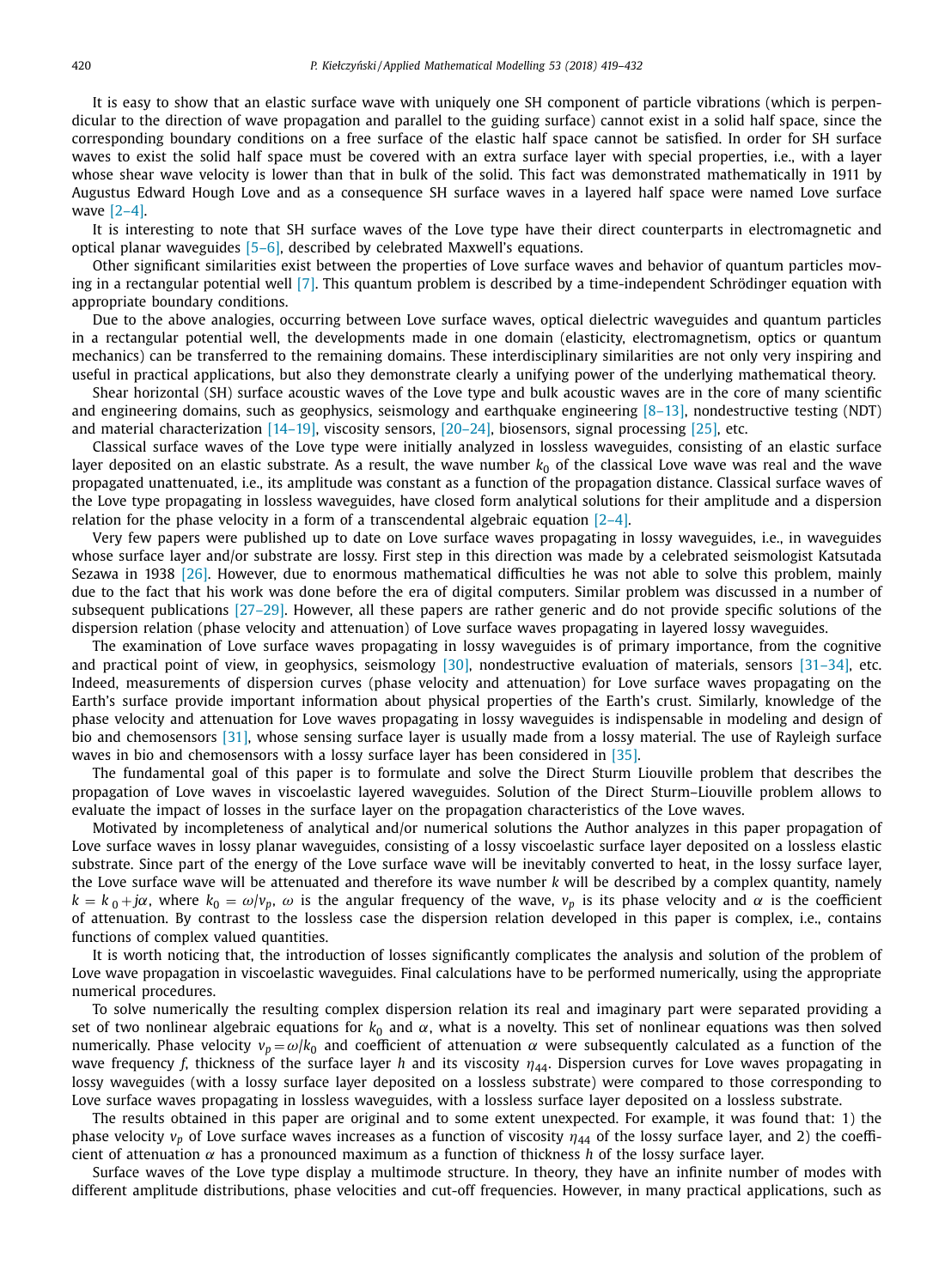<span id="page-2-0"></span>

**Fig. 1.** Geometry of the SH Love surface wave waveguide with a lossy viscoelastic surface layer of thickness *h*, deposited on a lossless elastic half space. Love surface waves are polarized along the  $x_3$  axis, they propagate in the  $x_1$  direction and their amplitude decays asymptotically along the  $x_2$  axis.

in sensors and NDT, most important is the fundamental mode with a zero cut-off frequency. Therefore, this paper restricts its scope only to the fundamental Love wave mode.

Presented in this paper formulation and solution of the Direct Sturm–Liouville problem, for Love waves propagating in viscoelastic waveguides, is a novelty.

The layout of this paper is organized as follows. Section 2 presents general form of the Love surface wave and parameters of the lossy waveguide with a lossy surface layer deposited on a lossless substrate. Losses in the surface layer are modeled by a frequency independent viscosity  $\eta_{44}$ , being part of the Kelvin–Voigt model of the viscoelastic material. [Section](#page-3-0) 3 contains the mathematical model describing propagation of Love surface waves in the lossy waveguide, in terms of the direct Sturm– Liouville problem. In [Section](#page-5-0) 4, we establish the complex dispersion relation for the phase velocity  $v_p$  and attenuation  $\alpha$  of the Love wave. [Section](#page-6-0) 5 shows the results of numerical calculations for the lossy waveguide with a poly(methyl methacrylate) (PMMA) surface layer deposited on a quartz substrate. Discussion and conclusions are given, respectively, in [Sections](#page-10-0) 6 and [7.](#page-11-0)

#### **2. Material parameters and geometry of the Love wave surface waveguide**

The geometry of the waveguide structure with a lossy (viscoelastic) surface layer of thickness h, deposited on a lossless elastic half space is shown in Fig. 1. The mechanical displacement *u*<sup>3</sup> of the SH surface wave of the Love type is directed along the  $x_3$  axis, which is perpendicular to the direction of propagation  $x_1$  and perpendicular to the  $x_2$  axis pointing into the bulk of the substrate. Love wave is a surface wave, hence the mechanical displacement  $u_3$  of the Love wave should vanish in the bulk of the substrate for  $x_2 \rightarrow \infty$ . The thickness of the lossy (viscoelastic) surface layer is *h*. It was assumed that the amplitude  $u_3$  of the Love surface wave is constant along the  $x_3$  axis and the wavefronts are infinitely extended along the *x*<sup>3</sup> direction. As a result, all partial derivatives ∂/∂*x*<sup>3</sup> over the axis *x*<sup>3</sup> vanish.

In this paper it is assumed that the analyzed surface wave of the Love type is time harmonic, i.e., its propagation is described by an exponential propagation factor *exp*[ $j(k - \omega t)$ ], where  $j = \sqrt{-1}$ , *k* is the wave number of the Love wave and ω its angular frequency. Since surface layer is lossy (viscoelastic) the wave number *k* of the Love wave will be in general a complex-value quantity:

$$
k = k_0 + j\alpha \tag{1}
$$

where the real part  $k_0$  of the wave number determines phase velocity  $v_p = \omega/k_0$  of the Love wave and the imaginary part  $\alpha$ of the wave number is an attenuation coefficient of the Love wave.

Classical theory of elasticity assumes that during deformation the material can store elastic energy without losses (dissipation). However, all real materials display some sort of lossy behavior. This is especially true in polymers, composites, liquid crystals or lubricants. The behavior of these materials combines energy storing properties of elastic solids with energy dissipation properties of viscous liquids. Therefore, such materials were named viscoelastic materials. For time-harmonic waves *e* <sup>− *jωt*</sup> elastic moduli of viscoelastic materials are complex and frequency dependent. The real part of the elastic modulus represents the capacity of the material to store elastic energy, whereas the imaginary part represents the loss of energy, converted irreversibly to heat.

In this paper viscoelastic properties of the lossy surface layer are described by the Kelvin–Voigt viscoelastic medium [\[36\].](#page-13-0) The shear modulus  $\mu_B$  of the surface layer is a complex quantity and can be represented as follows:

$$
\mu_B = \mu_B^0 - j\omega \eta_{44} \tag{2}
$$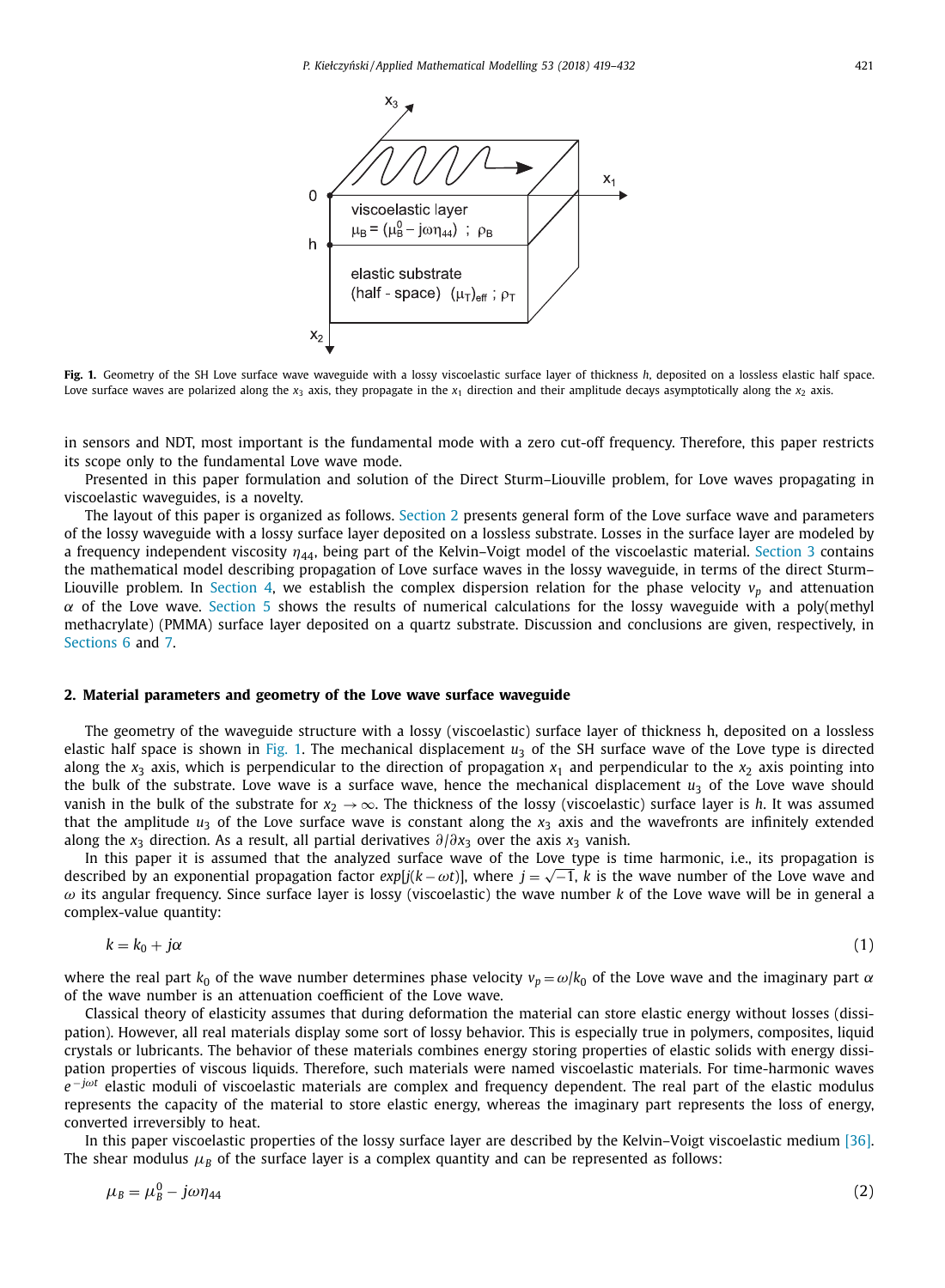<span id="page-3-0"></span>where  $\mu_B^0$  is the storage shear modulus of the viscoelastic surface layer,  $\eta_{44}$  is the viscosity of the viscoelastic layer,  $\omega$  is an angular frequency and *<sup>j</sup>* <sup>=</sup> √−1. By contrast, the shear modulus <sup>μ</sup>*<sup>T</sup>* of the lossless elastic substrate is <sup>a</sup> real number and does not depend on the wave frequency.

Mechanical losses in viscoelastic materials, for shear vibrations, can be totally described by one parameter, i.e., by the loss tangent *tan*δ of the material, where δ is the phase angle between the shear stress and shear strain in the material. The inverse of the loss tangent *tan*δ is equal to the mechanical quality factor *Q* of the material. For bulk SH shear waves, in the viscoelastic materials, the loss tangent is given by:  $1/Q = tan\delta = \omega \eta_{44}/\mu_B^0$ . Typical values of the loss tangent for SH waves range from  $10^{-5}$  in single-crystal materials to  $10^{-3} - 10^{-1}$  in polycrystalline solids and solid polymers [\[37\].](#page-13-0) On the other hand, the mechanical quality factor *Q* for the SH waves propagating in the upper Earth crust, is of the order of *Q* = 50 [\[38\].](#page-13-0) Thus, the corresponding loss tangent *tan*δ is equal to *tan*δ <sup>=</sup> <sup>2</sup> <sup>×</sup> <sup>10</sup> <sup>−</sup> 2, <sup>a</sup> value much lower than 1.

It is assumed throughout this paper that all materials of the layered waveguide structure shown in [Fig.](#page-2-0) 1, i.e., lossy (viscoelastic) surface layer and lossless elastic substrate are linear, isotropic (only for surface layer), homogeneous, frequency independent and time-invariant. In addition, the mechanical losses in the viscoelastic surface layer are proportional to the constant shear viscosity  $\eta_{44}$ . The viscoelastic properties of the lossy surface layer are adequately described by the Kelvin– Voigt model valid for solid-like viscoelastic materials.

#### **3. Mathematical formulation of the problem**

Love wave propagation in layered viscoelastic media can be described in terms of the Direct Sturm–Liouville problem. Determination of the phase velocity and attenuation (eigenvalues), and mechanical displacement distribution with depth (eigenvectors) of the SH surface Love wave, from a knowledge of elastic and viscoelastic parameters of a layered half-space, constitutes a direct Sturm–Liouville problem.

Mathematical analysis of Love surface waves propagating in the surface waveguide with a lossy viscoelastic surface layer  $0 \le x_2$  < *h* deposited on a lossless elastic substrate  $x_2 \ge h$  begins with Newton's equations of motion (partial differential equations of the second order) written separately for the lossy surface layer and lossless substrate. Subsequently, the appropriate boundary conditions are formulated for the shear stress  $\tau_{23}$  and shear mechanical displacement  $u_3$  of the Love wave.

#### *3.1. Governing differential equations*

In the following of this paper we will analyze properties of SH surface waves of the Love type propagating in lossy waveguides composed of an isotropic viscoelastic (lossy) layer of thickness *h*, with the complex shear modulus  $\mu_B = \mu_B^0$  $j\omega\eta$ <sub>44</sub>, and density  $\rho_B$ , overlying a lossless elastic substrate, with an effective shear modulus of elasticity ( $\mu_T$ )<sub>eff</sub>, see [Fig.](#page-2-0) 1.

### 3.1.1. *Viscoelastic surface layer*  $(0 \le x_2 < h)$

The mechanical displacement field  $u_3^{(1)}$  of the SH Love wave in the viscoelastic surface layer ( $0 \leq x_2 < h$ ) is governed by the following equation of motion:

$$
\frac{1}{v_1^2} \frac{\partial^2 u_3^{(1)}}{\partial t^2} = \left( \frac{\partial^2}{\partial \mathbf{x}_1^2} + \frac{\partial^2}{\partial \mathbf{x}_2^2} \right) u_3^{(1)} \tag{3}
$$

where  $v_1 = ((\mu_B^0 - j\omega\eta_{44})/\rho_B)^{1/2} = v_1^0(1 - j\frac{\omega\eta_{44}}{\mu_B^0})^{1/2}$  is the complex bulk shear wave velocity in the layer,  $v_1^0 = (\mu_B^0/\rho_B)^{1/2}$ is the bulk shear wave velocity in a corresponding lossless surface layer, and  $\rho_B$  is the density of the surface layer.

#### *3.1.2. Elastic substrate*  $(x_2 \geq h)$

The mechanical displacement field  $u_3^{(2)}$  of the SH Love wave in the lossless elastic substrate ( $x_2 \geq h$ ) satisfies the following equation of motion:

$$
\frac{1}{v_2^2} \frac{\partial^2 u_3^{(2)}}{\partial t^2} = \left(\frac{\partial^2}{\partial x_1^2} + \frac{\partial^2}{\partial x_2^2}\right) u_3^{(2)}\tag{4}
$$

where:  $v_2 = ((\mu_T)_{eff}/\rho_T)^{1/2}$  is the phase velocity of bulk shear waves in the substrate,  $(\mu_T)_{eff}$  is the effective shear modulus of elasticity in the elastic substrate, and  $\rho_T$  is the density of the elastic substrate.

#### *3.2. Boundary conditions*

The mechanical displacement  $u_3$  of the surface Love wave, in the substrate ( $x_2 \ge h$ ), should vanish for large distances from the interface ( $x_2 = h$ ), i.e., for  $x_2 \to \infty$ . At the interface ( $x_2 = h$ ) between the viscoelastic surface layer and the substrate, the conditions of continuity for the mechanical displacement and shear stress must be satisfied. Moreover, at the free surface  $(x_2 = 0)$  the shear stress is equal to zero. Therefore, the boundary conditions are as follows: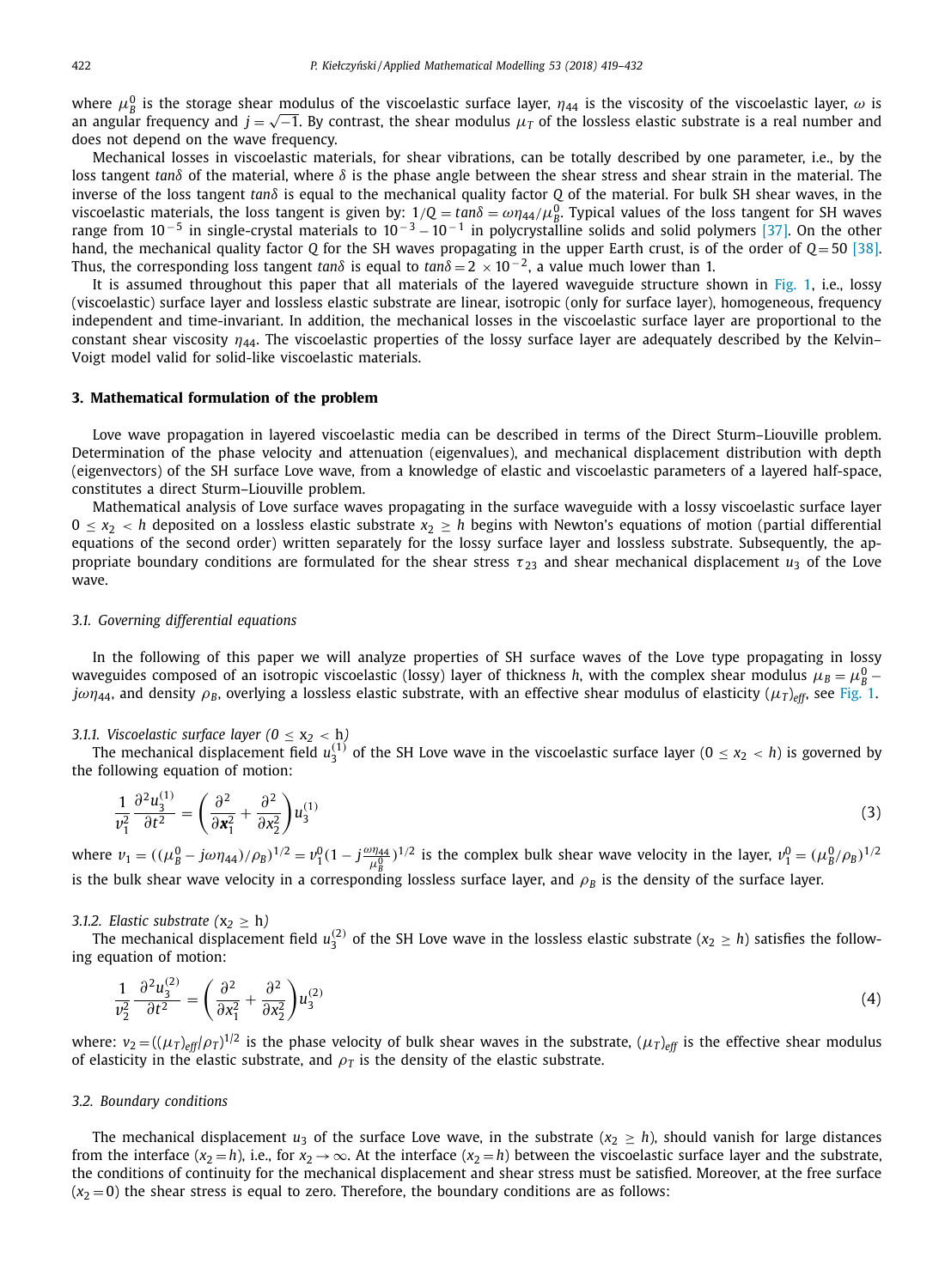<span id="page-4-0"></span>1. On a free surface  $(x_2 = 0)$ , the transverse shear stress  $\tau_{23}^{(1)}$  is equal to zero, hence:

$$
\tau_{23}^{(1)}\Big|_{x_2=0} = \mu_B \frac{\partial u_3^{(1)}}{\partial x_2}\Big|_{x_2=0} = 0 \tag{5}
$$

2. The continuity of the displacement field  $u_3$  and stress  $\tau_{23}$  at the interface between the viscoelastic layer and the substrate  $(x_2 = h)$  gives rise to:

$$
u_3^{(1)}\big|_{x_2=h} = u_3^{(2)}\big|_{x_2=h} \tag{6}
$$

$$
\left.\tau_{23}^{(1)}\right|_{x_2=h} = \left.\mu_B \frac{\partial u_3^{(1)}}{\partial x_2}\right|_{x_2=h} = \left.\tau_{23}^{(2)}\right|_{x_2=h} = \left(\mu_T\right)_{eff} \frac{\partial u_3^{(1)}}{\partial x_2}\right|_{x_2=h}
$$
\n(7)

3.  $u_3 \rightarrow 0$  when  $x_2 \rightarrow \infty$ .

*u*(1)

#### *3.3. Direct Sturm–Liouville problem*

Mechanical displacement  $u_3 = [u_3^{(1)}, u_3^{(2)}]^T$  of a time-harmonic Love surface wave, propagating along the axis  $x_1$ , and polarized along the  $x_3$  axis, will be sought in the following form:

$$
u_3^{(1)}(x_1, x_2, t) = f_1(x_2) \exp[j(k \cdot x_1 - \omega t)] \quad ; \quad (0 \le x_2 < h) \tag{8}
$$

$$
u_3^{(2)}(x_1, x_2, t) = f_2(x_2) \exp[j(k \cdot x_1 - \omega t)] \quad ; \quad (x_2 \ge h)
$$
 (9)

where: the function  $f(x_2) = [f_1(x_2), f_2(x_2)]^T$  describes variations of the mechanical displacement  $u_3$  as a function of depth ( $x_2$ direction), and *k* is the wave number of the Love wave, given by [Eq.](#page-2-0) (1). Here:  $f_1(x_2)$  is the distribution with the depth of the mechanical displacement in the layer, and  $f_2(x_2)$  is the distribution with the depth of the mechanical displacement in the substrate.

After substitution of Eqs. (8) and (9) into equations of motion (Eqs. (3) and (4)), one obtains:

$$
f_1''(x_2) + k_1^2 \cdot f_1(x_2) = k^2 \cdot f_1(x_2) \quad ; \quad (0 \le x_2 < h) \tag{10}
$$

$$
f_2''(x_2) + k_1^2 \cdot f_2(x_2) = k^2 \cdot f_2(x_2) \quad ; \quad (x_2 \ge h)
$$
\n(11)

where  $k_1 = \omega/v_1$ ;  $k_2 = \omega/v_2$ ,  $v_1 = ((\mu_B^0 - j\omega \eta_{44})/\rho_B)^{1/2}$ , and  $v_2 = ((\mu_T)_{eff}/\rho_T)^{1/2}$ .

The superscript "prime" denotes the differentiation with respect to the variable x<sub>2</sub>. It is noteworthy that the phase velocity  $v_1$  in the surface layer is a complex quantity.

Substitution of Eqs. (8) and (9) into boundary conditions (Eqs.  $(5)-(7)$ ) results in:

$$
f_1'(x_2)\big|_{x_2=0} = 0\tag{12}
$$

$$
f_1(x_2)|_{x_2=h} = f_2(x_2)|_{x_2=h}
$$
\n(13)

$$
\mu_B f'_1(x_2)|_{x_2=h} = (\mu_T)_{eff} f'_2(x_2)|_{x_2=h}
$$
\n(14)

The differential problem (10)–(11), with boundary conditions (12)–(14), which consists in determining the pairs  $\{f(x_2), k^2\}$ that satisfy the Eqs. (10)–(11) and the boundary conditions (12)–(14), forms a Direct Sturm–Liouville problem, wherein:  $f(x_2) = [f_1(x_2), f_2(x_2)]^T$  is the eigenvector, and  $k^2$  is the eigenvalue. Both, the eigenvector and the eigenvalue are complex quantities in lossy waveguides.

#### *3.4. Propagating wave solution*

3.4.1. *Viscoelastic surface layer*  $(0 \le x_2 < h)$ The solution of Eq.  $(10)$  can be expressed as:

$$
f_1(x_2) = C_1 \cdot \sin (q_B \cdot x_2) + C_2 \cdot \cos (q_B \cdot x_2)
$$
\n
$$
(15)
$$

where:

$$
q_B = (k_1^2 - k^2)^{1/2} \quad ; \quad k_1 = \frac{\omega}{v_1}
$$

*C*<sub>1</sub> and *C*<sub>2</sub> are arbitrary constants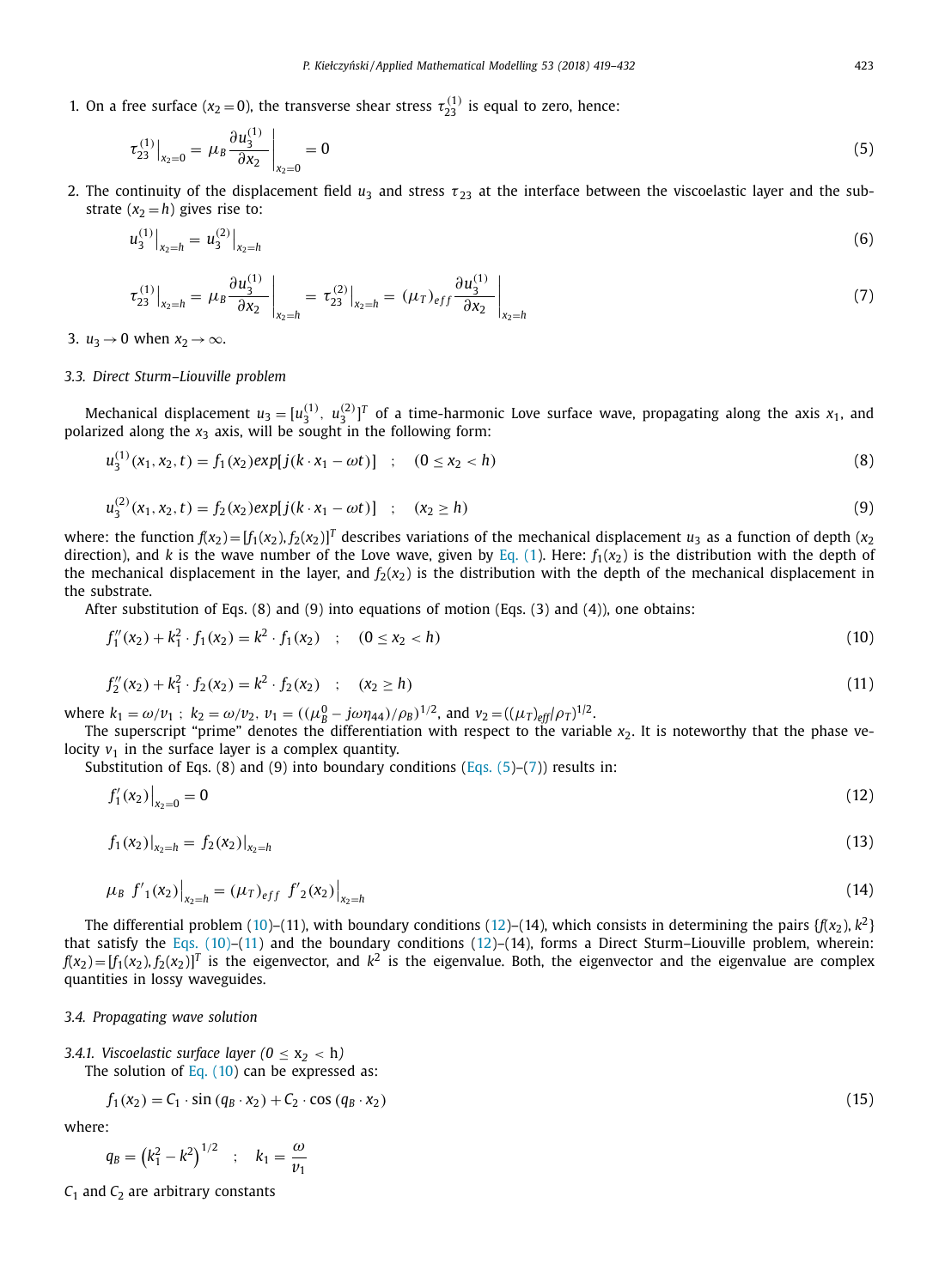*3.4.2. Elastic substrate*  $(x_2 \ge h)$ 

Since the amplitude of Love surface waves for  $x_2 \rightarrow \infty$  vanishes, the solution to Eq. [\(11\)](#page-4-0) is sought as:

$$
f_2(x_2) = C_3 \cdot exp(-b \cdot x_2) \tag{16}
$$

where  $b = (k^2 - k_2^2)^{1/2}$ 

$$
k_2 = \frac{\omega}{v_2}
$$
 and  $Re(b) > 0$ ,

*C*<sup>3</sup> is an arbitrary constant.

This solution represents SH surface wave that amplitude decays to zero, when  $x_2 \rightarrow \infty$ .

#### **4. Complex dispersion equation**

After substitution of Eqs. (15) and (16) into boundary conditions (12–14), the set of three linear and homogeneous equations for coefficients  $C_1$ ,  $C_2$ , and  $C_3$  is obtained. For nontrivial solution, the determinant of this set of linear algebraic equations has to equal zero (necessary condition). This leads to the following complex dispersion relation:

 $\sin (q_B \cdot h) \cdot \mu_B \cdot q_B - \cos (q_B \cdot h) \cdot (\mu_T)_{eff} \cdot b = 0$  (17)

In the dispersion Eq. (17) the quantities  $\mu_B$ , *b* and  $q_B$  are complex, namely:

$$
q_B = \sqrt{\left(K_1^2 \frac{1}{\left(1 + \tan^2 \delta\right)} - k_0^2 + \alpha^2\right) + j \cdot \left(K_1^2 \frac{\tan \delta}{\left(1 + \tan^2 \delta\right)} - 2 \cdot k_0 \cdot \alpha\right)}
$$
(18)

$$
b = \sqrt{\left(k_0^2 - \alpha^2 - k_2^2\right) + j \cdot 2 \cdot k_0 \cdot \alpha} \tag{19}
$$

$$
\mu_B = \mu_B^0 - j\omega\eta_{44} = \mu_B^0 \left(1 - j\tan\delta\right) \tag{20}
$$

where  $K_1 = \omega/v_1^0$ ;  $k_2 = \frac{\omega}{v_2}$ ;  $k_0 = \frac{\omega}{v_p}$  and  $tan\delta = (\frac{\omega\eta_{44}}{\mu_g^0})$  are real variables.

 $g_{\rm B}$  (17) is the complex dispersion equation of Love waves propagating in lossy layered waveguides composed of a viscoelastic surface guiding layer attached to a lossless elastic substrate (half-space). The dispersion Eq. (17) can be considered to be an implicit equation for the phase velocity  $ν_p$  and the attenuation  $α$  of the Love surface wave, as a function of the angular frequency ω, the thickness *h* of the surface layer and other relevant material parameters of the lossy surface layer and the lossless substrate.

In this paper, numerical calculations are performed for Love surface waves propagating in the layered waveguides composed of a poly(methyl methacrylate) (PMMA) surface layer deposited on lossless quartz substrate. In this case, for typical values of the frequency that are used in sensor technology (of the order of several MHz) and viscosity  $\eta_{44}$  (up to 50 Pas) the values of  $k_0$  and  $\alpha$  can be estimated as follows:  $k_0 < 2\pi$  x 3000 and  $\alpha$  < 2000. For that set of parameters, second terms under the square root in Eqs. (18) and (19) are smaller than the corresponding first terms. Similar estimation is also valid for high frequency (100-300 MHz) waveguides with surface layers of lower viscosities of the order of 1 mPas. Therefore, it will be convenient to simplify the Eqs.  $(18)$  and  $(19)$  by expanding them in a complex Taylor series and retaining only first order approximation terms:  $F(z) = \sqrt{1+z} \approx 1 + \frac{z}{2}$ . Here:  $F(z)$  represents symbolically Eqs. (18) and (19) treated as functions of a complex variable *z*. This expansion converges for  $|z| < 1$  [\[39\].](#page-13-0)

Consequently, employing this Taylor expansion we can write:

$$
q_B = \sqrt{\left(K_1^2 \frac{1}{\left(1 + \tan^2 \delta\right)} - k_0^2 + \alpha^2\right)} + j \frac{\left(\frac{1}{2} K_1^2 \frac{\tan \delta}{\left(1 + \tan^2 \delta\right)} - k_0 \cdot \alpha\right)}{\sqrt{\left(K_1^2 \frac{1}{\left(1 + \tan^2 \delta\right)} - k_0^2 + \alpha^2\right)}} = c + jd
$$
\n(21)

where  $c = \sqrt{\left(K_1^2 \frac{1}{(1+tan^2\delta)} - k_0^2 + \alpha^2\right)}, d =$  $\left(\frac{1}{2}K_1^2\frac{\tan\delta}{(1+\tan^2\delta)} - k_0 \cdot \alpha\right)$  $\frac{1}{\sqrt{(K_1^2 \frac{1}{(1+tan^2\delta)} - k_0^2 + \alpha^2)}}$ 

$$
b = \sqrt{\left(k_0^2 - \alpha^2 - k_2^2\right)} + j \frac{k_0 \cdot \alpha}{\sqrt{\left(k_0^2 - \alpha^2 - k_2^2\right)}}
$$
\n(22)

<span id="page-5-0"></span>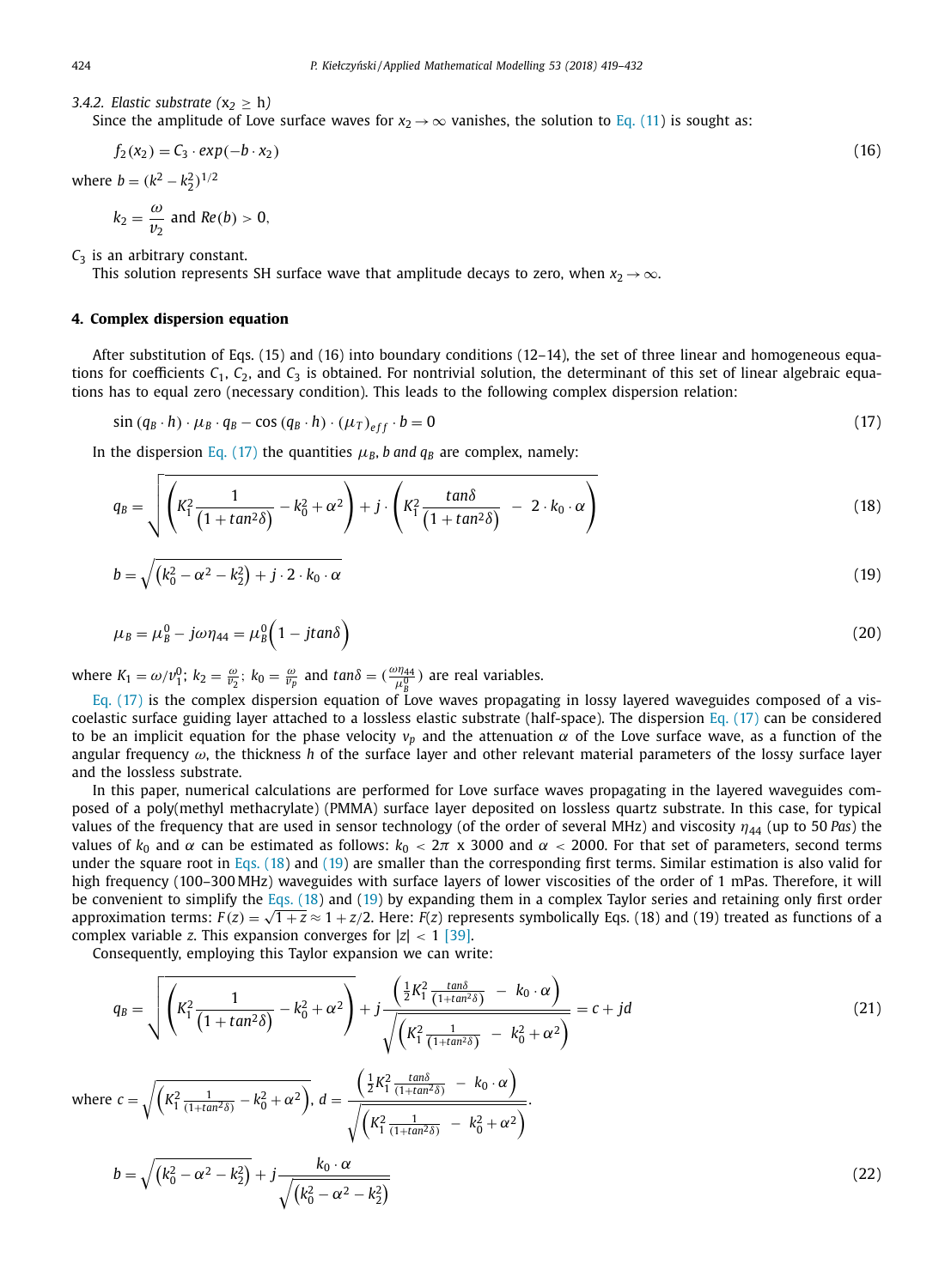<span id="page-6-0"></span>Substituting [Eqs.](#page-5-0) (21) and [\(22\)](#page-5-0) to the dispersion Eq. [\(17\),](#page-5-0) and grouping the real and imaginary terms we obtain the following set of two nonlinear algebraic equations comprising only real variables:

$$
\left(\sqrt{\left(K_{1}^{2}\frac{1}{\left(1+\tan^{2}\delta\right)}-k_{0}^{2}+\alpha^{2}\right)}+\frac{\left(\frac{1}{2}K_{1}^{2}\frac{\tan\delta}{\left(1+\tan^{2}\delta\right)}-k_{0}\cdot\alpha\right)\cdot\tan\delta}{\sqrt{\left(K_{1}^{2}\frac{1}{\left(1+\tan^{2}\delta\right)}-k_{0}^{2}+\alpha^{2}\right)}}\right)-\cot\left(c\cdot h\right)\cdot\tanh\left(d\cdot h\right).
$$
\n
$$
\left(\frac{\left(\frac{1}{2}K_{1}^{2}\frac{\tan\delta}{\left(1+\tan^{2}\delta\right)}-k_{0}\cdot\alpha\right)}{\sqrt{\left(K_{1}^{2}\frac{1}{\left(1+\tan^{2}\delta\right)}-k_{0}^{2}+\alpha^{2}\right)}}-\sqrt{\left(K_{1}^{2}\frac{1}{\left(1+\tan^{2}\delta\right)}-k_{0}^{2}+\alpha^{2}\right)}\cdot\tan\delta\right)
$$
\n
$$
-\frac{\left(\mu_{T}\right)_{eff}}{\mu_{B}^{0}}\cdot\left(\cot\left(c\cdot h\right)\cdot\sqrt{\left(k_{0}^{2}-\alpha^{2}-k_{2}^{2}\right)}+\frac{k_{0}\cdot\alpha}{\sqrt{\left(k_{0}^{2}-\alpha^{2}-k_{2}^{2}\right)}}\cdot\tanh\left(d\cdot h\right)\right)=0
$$
\n(23)

and:

$$
\cot (c \cdot h) \cdot \tanh (d \cdot h) \cdot \left( \sqrt{\left( K_1^2 \frac{1}{\left( 1 + \tan^2 \delta \right)} - k_0^2 + \alpha^2 \right)} + \frac{\left( \frac{1}{2} K_1^2 \frac{\tan \delta}{\left( 1 + \tan^2 \delta \right)} - k_0 \cdot \alpha \right) \cdot \tan \delta}{\sqrt{\left( K_1^2 \frac{1}{\left( 1 + \tan^2 \delta \right)} - k_0^2 + \alpha^2 \right)}} \right)
$$
  
+ 
$$
\left( \frac{\left( \frac{1}{2} K_1^2 \frac{\tan \delta}{\left( 1 + \tan^2 \delta \right)} - k_0 \cdot \alpha \right)}{\sqrt{\left( K_1^2 \frac{1}{\left( 1 + \tan^2 \delta \right)} - k_0^2 + \alpha^2 \right)}} - \sqrt{\left( K_1^2 \frac{1}{\left( 1 + \tan^2 \delta \right)} - k_0^2 + \alpha^2 \right)} \cdot \tan \delta \right)
$$
  
- 
$$
\frac{(\mu_T)_{eff}}{\mu_B^0} \cdot \left( \cot (c \cdot h) \cdot \frac{k_0 \cdot \alpha}{\sqrt{\left( k_0^2 - \alpha^2 - k_2^2 \right)}} - \sqrt{\left( k_0^2 - \alpha^2 - k_2^2 \right)} \cdot \tanh (d \cdot h) \right) = 0
$$
(24)

The formulas 23 and 24 can be written in a more abstract form as:

$$
A(\mu_B^0, \ \rho_B, \ (\mu_T)_{eff}, \ \rho_T, \eta_{44}, \ h, \ \omega; \ k_0, \ \alpha \ ) = 0 \tag{25}
$$

$$
B(\mu_B^0, \ \rho_B, \ (\mu_T)_{eff}, \ \rho_T, \ \eta_{44}, \ h, \ \omega; \ k_0, \ \alpha \ ) = 0 \tag{26}
$$

This is a system of two nonlinear algebraic equations. The unknowns are:  $k_0$  and  $\alpha$ .

The parameters are:  $\mu_B$ ,  $\rho_B$ ,  $(\mu_T)_{eff}$ ,  $\rho_T$ ,  $\eta_{44}$ , *h* and  $\omega$ .

Eqs. (23) and (24) contain only real variables (unknowns and parameters) and therefore they can be regarded as a real equivalent of the complex dispersion relation Eq. [\(17\)](#page-5-0), describing properties of Love surface waves propagating in layered lossy waveguides composed of a viscoelastic surface layer deposited on an elastic lossless substrate (half-space).

The system of nonlinear Eqs. (23) and (24) was solved using the numerical Powell hybrid method implemented in a computer package Scilab. This method for the efficient solution of Eqs.  $(23)$  and  $(24)$  requires an appropriate choice of initial approximations. After finding a solution ( $k_0$ ,  $\alpha$ ), one can calculate the phase velocity of the Love wave  $v_p = \omega/k_0$ . Imaginary part  $\alpha$  of the wavenumber  $k$  represents the attenuation of the Love wave per unit length in the direction of propagation.

#### **5. Results of numerical calculations**

Numerical calculations were performed for the selected waveguide structure composed of a poly(methyl methacrylate) (PMMA) polymer surface layer deposited on a quartz substrate. Quartz has very low losses (up to frequencies 1 GHz), therefore it can be considered as a very good approximation for a lossless elastic substrate. The only source of losses in the waveguide is the viscosity of the polymeric surface layer.

In this paper, an ST- 90° X quartz plate was chosen as a substrate material for Love wave waveguides. It is a quartz crystal plate with ST-cut and wave propagation direction orthogonal to the X-axis. The quartz plate with this cut and wave propagation direction is characterized by the following Euler angles (0°, 132.75°, 90°). The bulk shear wave propagates along a free surface of the plate in the direction of the Z' axis (tilted by an angle of 42.75° relative to the original Z crystallographic axis). The mechanical displacement of the shear ultrasonic wave is polarized along the X crystallographic axis, perpendicular to the direction of propagation Z'. The presented analysis shows that the pure transverse ultrasonic waves can propagate in the quartz medium specified above.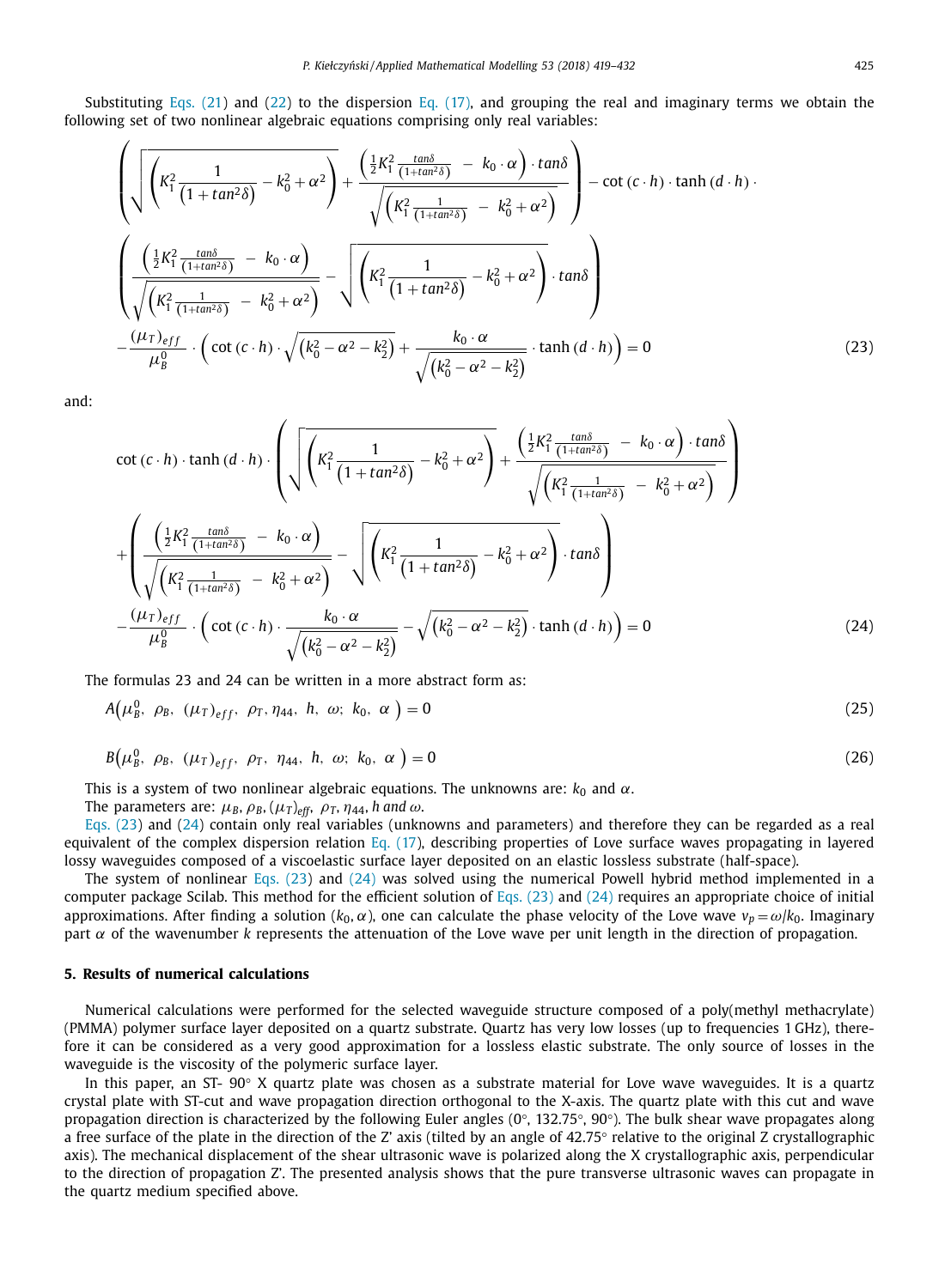<span id="page-7-0"></span>

**Fig. 2.** Phase velocity of the Love surface wave versus thickness *h* of the surface layer for different frequencies and constant surface layer viscosity  $\eta_{44} = 37 \times 10^{-2}$  Pas.

Anisotropic properties of quartz are taken into account by introducing the concept of effective shear modulus  $(\mu_T)_{eff}$ which determines the velocity of the bulk shear wave.

In the mathematical analysis of propagation of Love waves, in the considered waveguide structure (PMMA layer on the quartz substrate), the elastic properties of the quartz semi-space are represented by (as in the isotropic body) two parameters i.e., the effective shear modulus ( $\mu_T$ )<sub>eff</sub> and the density  $\rho_T$ .

Piezoelectrically stiffened effective shear modulus  $(\mu_T)_{eff}$  for shear bulk waves propagating in the direction of Z' axis with the polarization direction along the X axis is given by the following formula  $[40]$ :

$$
(\mu_T)_{eff} = c_{66} \sin^2 \theta + c_{44} \cos^2 \theta - c_{14} \sin 2\theta + \frac{\left(e_{11} \sin^2 \theta + \frac{e_{14}}{2} \sin 2\theta\right)^2}{\epsilon_{11} \sin^2 \theta + \epsilon_{33} \cos^2 \theta}
$$
(27)

where ( $c_{66}$ ,  $c_{44}$ ,  $c_{14}$ ), ( $e_{11}$ ,  $e_{14}$ ) and ( $\varepsilon_{11}$ ,  $\varepsilon_{33}$ ) are elastic constants, piezoelectric coefficients and dielectric constants of the Quartz. The angle  $\theta$  is the angle between the new rotated Z' axis and the original Z crystallographic axis in Quartz material. For ST-cut Quartz samples, the angle  $\theta = +42.75^{\circ}$ .

In the numerical computations the following values of material parameters in the waveguide were assumed:

| For PMMA poly(methyl methacrylate)                  | For quartz                                              |
|-----------------------------------------------------|---------------------------------------------------------|
| $\mu_{\rm B}^0 = 1.43 \times 10^9$ N/m <sup>2</sup> | $(\mu_T)_{eff} = 67.85 \times 10^9$ N/m <sup>2</sup>    |
| $\rho_B = 1.18 \times 10^3$ kg/m <sup>3</sup>       | $\rho_T = 2.56 \times 10^3 \text{ kg/m}^3$              |
| $v_1^0 = (\mu_B^0/\rho_B)^{1/2} = 1100 \text{ m/s}$ | $v_2 = ((\mu_T)_{eff}/\rho_T)^{1/2} = 5060 \text{ m/s}$ |

To illustrate the influence of viscoelastic parameters of the surface layer on the properties of Love waves, the numerical calculations were performed for ultrasonic frequencies ranging from 1 to 5 MHz and for the loss tangent (*tan*δ) of the polymeric material varying from 0 to 0.8. The thickness *h* of the polymeric surface layer varies from 20 to 1200 μm.

In [Section](#page-8-0) 5.4, we inserted additionally dispersion curves of Love waves that propagate in the waveguides with dimensions of the surface layer typical for bio and chemo microsensors (the thickness of the surface layer is of the order of 1  $\mu$ m, and frequencies are above 100 MHz).

#### *5.1. Phase velocity and attenuation versus thickness* <sup>h</sup> *of the surface layer, (*η*<sup>44</sup>* <sup>=</sup> const*)*

Fig. 2 shows the plot of the phase velocity  $v_p$  of the Love surface wave, as a function of the thickness *h* of the surface layer, for various frequencies of the surface wave, namely  $f = 1$ , 2 and 3 MHz.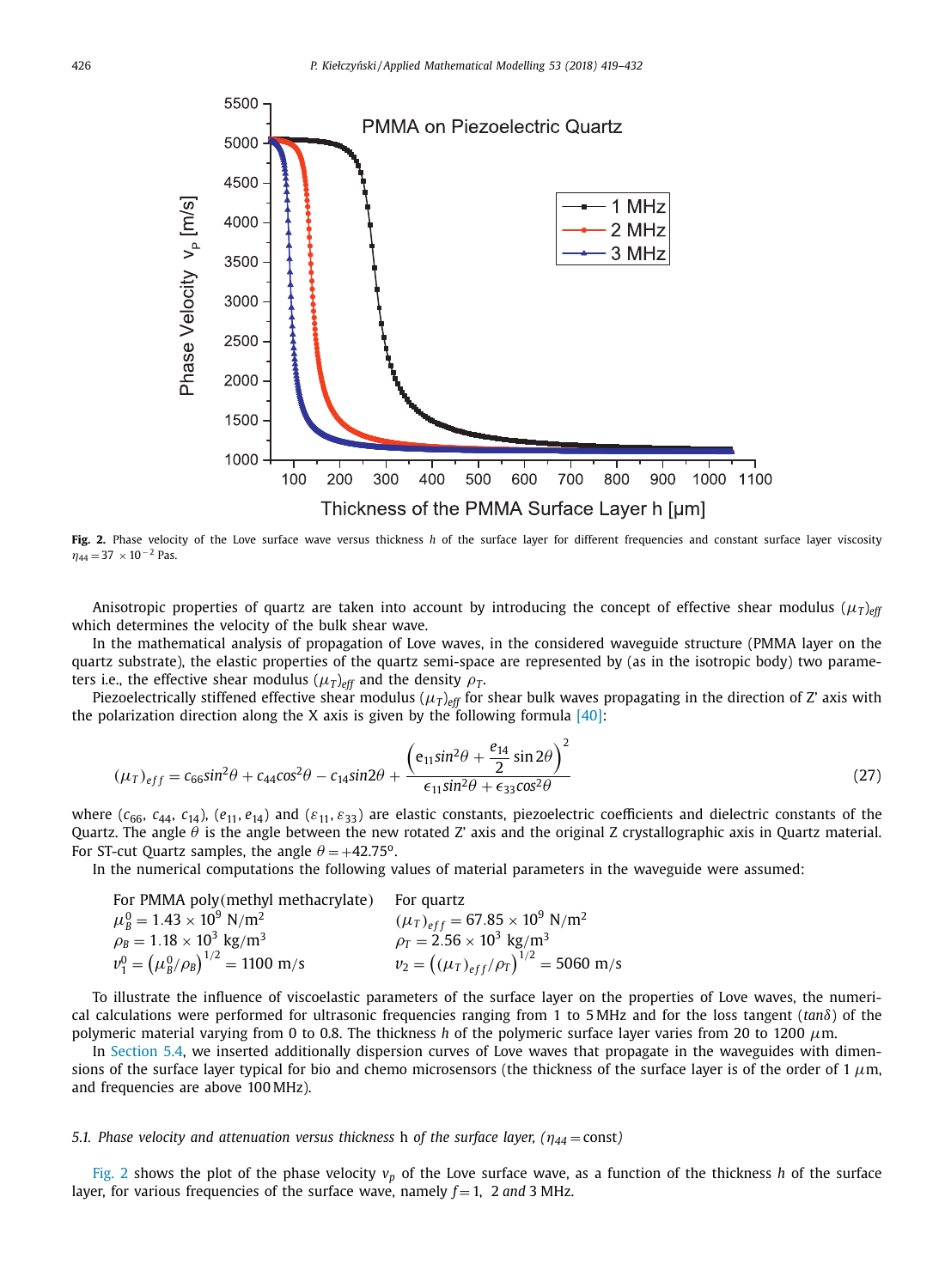<span id="page-8-0"></span>

**Fig. 3.** Attenuation of the Love surface wave versus thickness *h* of the surface layer for different frequencies and constant surface layer viscosity  $\eta_{44} = 37 \times 10^{-2}$  Pas.

As it is seen in [Fig.](#page-7-0) 2 the phase velocity  $v_p$  of the Love surface wave begins at  $v_2 = ((\mu_T)_{eff}/\rho_T)^{1/2} = 5060$  m/s, for  $h = 0$ and decreases monotonically to the bulk shear velocity in the layer  $v_1^0 = (\mu_B^0/\rho_B)^{1/2} = 1100$  m/s, for  $h \to 0$ . In other words, for thicker surface layer, properties of the Love surface wave are more influenced by properties of the layer.

Fig. 3 illustrates the dependence of the Love wave attenuation on layer thickness *h*.

Fig. 3 shows to some extent unexpectedly, that the attenuation  $\alpha$  has a pronounced maximum as a function of thickness *h*. For increasing frequencies *f* of the Love surface wave the maximum occurs for lower thicknesses of the surface layer, i.e., for frequencies  $f = 1$ , 2 *and* 3 MHz the maximum occurs, respectively, for  $h = 286$ , 144 *and* 98  $\mu$ m.

In paper [\[34\],](#page-13-0) the maximum of attenuation of Love waves as a function of the thickness *h* of the surface layer was also observed. However, the source of attenuation observed in this article is mainly the viscosity of the viscous liquid which loads the surface of the layered waveguide. In the present paper, Love wave attenuation is due only to the viscosity of the viscoelastic surface layer.

#### *5.2. Phase velocity versus frequency, (*h = const*)*

The dependence of the phase velocity on the frequency for different values of the loss tangent is shown in [Fig.](#page-9-0) 4.

As can be seen in [Fig.](#page-9-0) 4, The phase velocity depends slightly on the loss tangent *tan*δ. With the increase of losses the phase velocity *vp* of the Love wave slightly increases. In general, the influence of the frequency on the phase velocity is similar to the influence of the thickness *h* (see [Fig.](#page-7-0) 2).

5.3. Phase velocity and attenuation versus loss tangent for various values of layer thickness h,  $(f = const)$ 

[Figs.](#page-9-0) 5 and [6](#page-10-0) display the dependence of the phase velocity  $v_p$  and attenuation  $\alpha$  on the loss tangent of the surface layer. It is seen from [Figs.](#page-9-0) 5 and [6](#page-10-0) that the phase velocity and attenuation follow the same trend, namely they increase monotonically with the increasing loss tangent of the surface layer. It is to some extent surprising, but the phase velocity  $v_p$  of the Love surface wave is a growing function of the losses in the surface layer.

5.4. Dispersion curves of the Love wave propagating in the waveguide structures typical for bio and chemo microsensors

In this subsection, examples of the dispersion curves for Love waves, that propagate in the waveguides structures typical for bio and chemosensors, will be given. In these sensors the frequencies of the Love wave above 100 MHz and thicknesses *h* of the surface layer of the order of 1  $\mu$ m are employed.

In numerical calculations, the elastic parameters of the quartz substrate and surface layer (PMMA) were used the same as in [Section](#page-7-0) 5.1. Since the attenuation of the Love wave grows approximately as a square of the frequency, therefore for frequencies above 100 MHz, the PMMA viscosity value has been reduced to 1 mPas.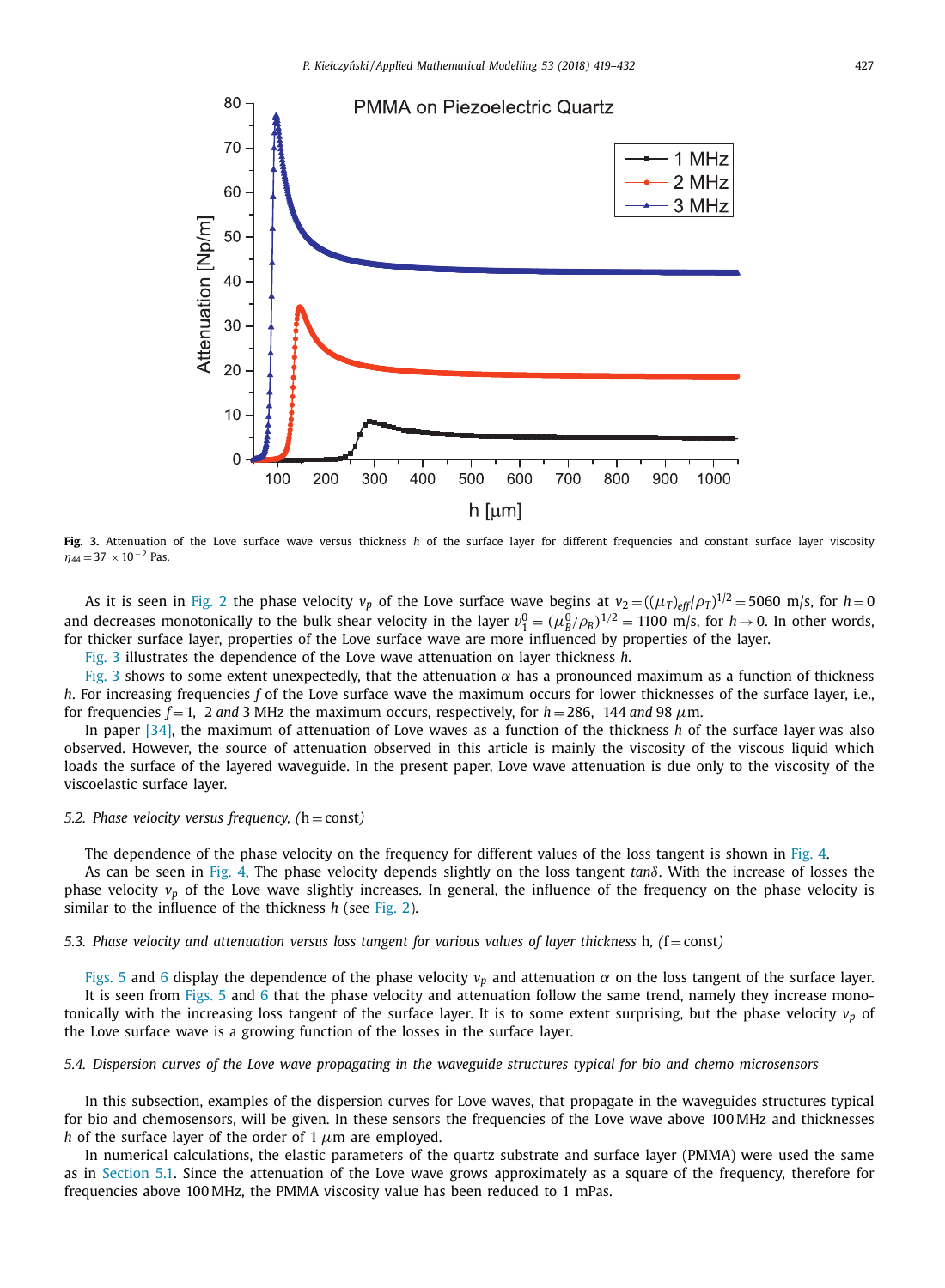<span id="page-9-0"></span>

Fig. 4. Phase velocity of the Love surface wave versus frequency for different loss tangent in the surface layer and constant surface layer thickness  $h = 400 \mu m$ .



Fig. 5. Phase velocity of the Love surface wave versus loss tangent of the surface layer for different thicknesses of the surface layer and constant frequency  $f = 1$  MHz.

[Fig.](#page-10-0) 7 represents the dependence of the phase velocity of the Love wave, that propagates in the layered waveguide structure, on the thickness *h* of the viscoelastic surface layer.

As one can notice in [Fig.](#page-10-0) 7, the phase velocity of the Love wave decreases monotonically with the increase of the surface layer thickness *h*.

The dependence of the Love wave attenuation versus thickness *h* of the surface layer is given in [Fig.](#page-11-0) 8, for frequency as a parameter.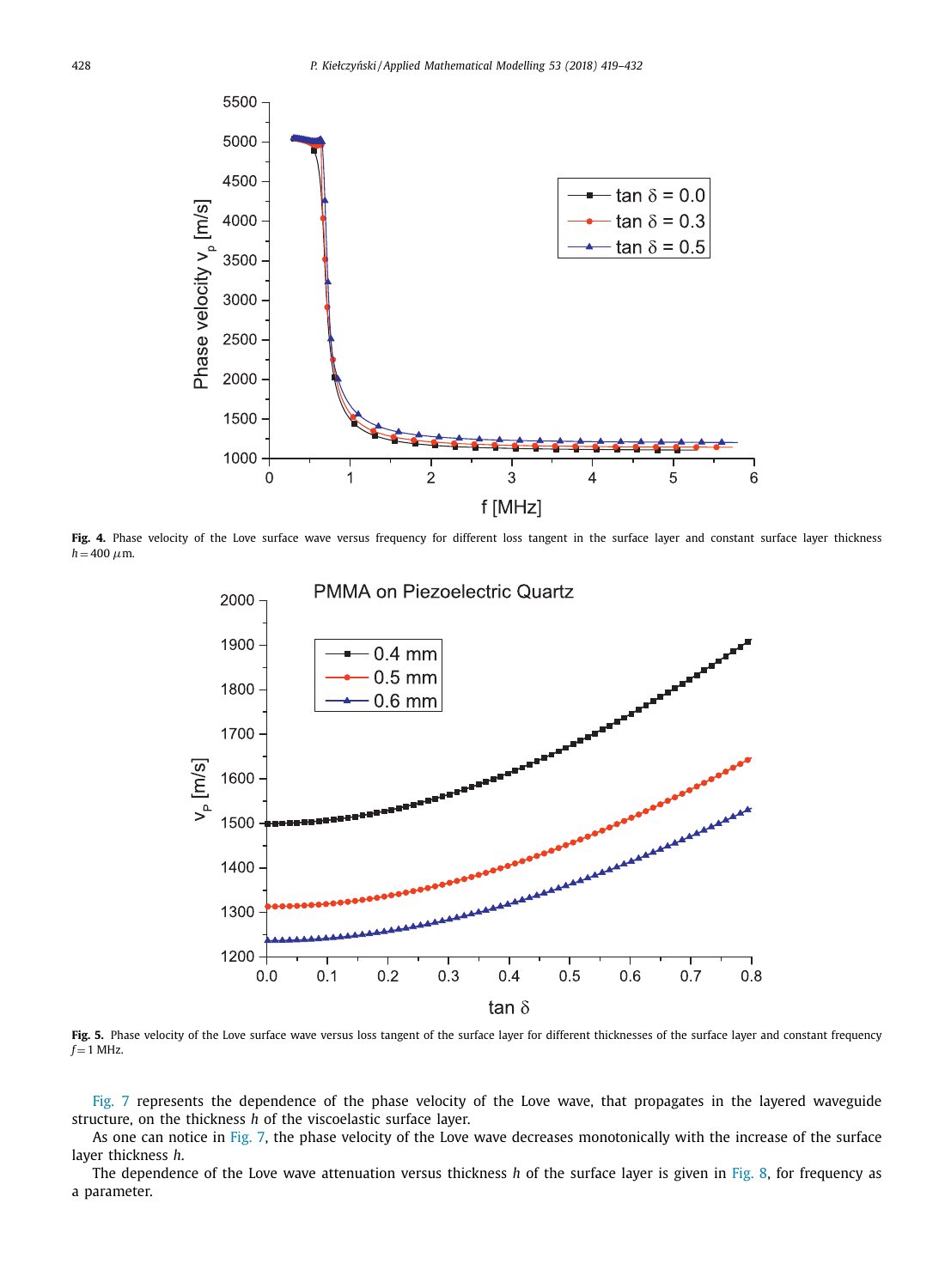<span id="page-10-0"></span>

Fig. 6. Attenuation of the Love surface wave versus loss tangent of the surface layer for different thicknesses of the surface layer and constant frequency  $f = 1$  MHz.



**Fig. 7.** Phase velocity of the Love surface wave versus thickness *h* of the surface layer for different values of frequency and constant surface layer viscosity  $\eta_{44} = 1 \times 10^{-3}$  Pa s.

[Fig.](#page-11-0) 8 displays an interesting feature, i.e., the attenuation of the Love wave exhibits maximum as a function of the surface layer thickness *h*.

#### **6. Discussion**

An novel effect observed in [Figs.](#page-8-0) 3 and [8](#page-11-0) shows that the attenuation  $\alpha$  of the Love surface wave is not a monotonic function of the surface layer thickness *h*. Indeed, [Figs.](#page-8-0) 3 and [8](#page-11-0) show that for a given frequency *f*, the attenuation  $\alpha$  of the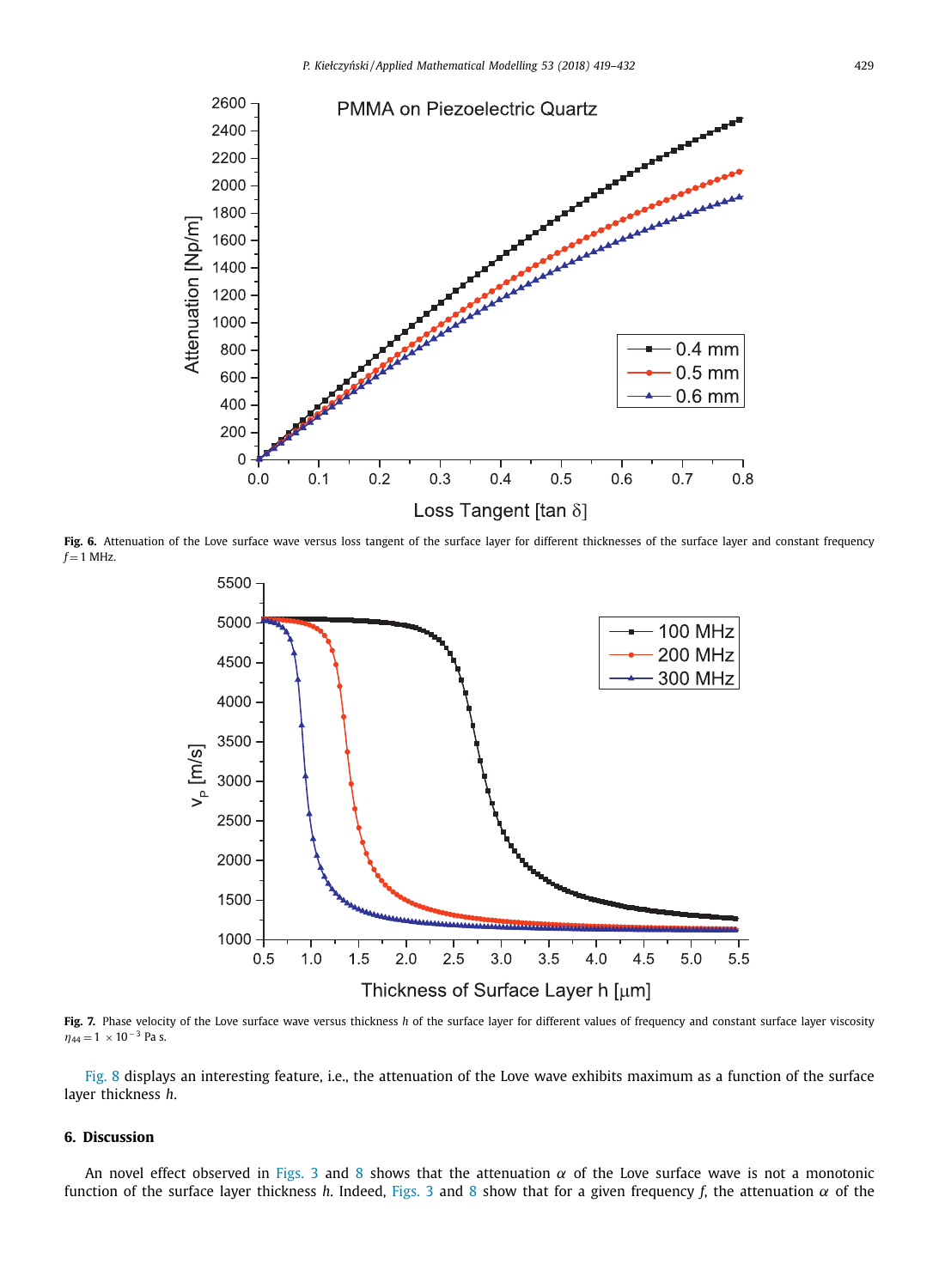<span id="page-11-0"></span>

**Fig. 8.** Attenuation of the Love surface wave versus thickness *h* of the surface layer for different frequencies and constant surface layer viscosity  $\eta_{44} = 1 \times 10^{-3}$  Pa s.

Love surface wave attains a maximum, as a function of the thickness *h* of the surface layer. The maximum attenuation for the frequency  $f = 2$  MHz is exactly 4 times larger than that for  $f = 1$  MHz. Similarly, the maximum attenuation for  $f = 3$  MHz is 9 times greater than that for  $f = 1$  MHz. Thus, the attenuation of the Love surface wave (at the maximum points) increases exactly as a square of the frequency ( $\alpha\!\sim\!f^2$ ). It is worth noting that, this dependence ( $\alpha\!\sim\!f^2$ ) applies exactly to the acoustic bulk shear waves propagating in viscoelastic media [\[41\].](#page-13-0) [Figs.](#page-8-0) 3 and 8 show that the square dependence of the attenuation of the Love surface wave, on the frequency ( $\alpha\!\sim\!f\!\!\!\!{}^2$ ), is also approximately satisfied outside the maximum points for another values of the thickness *h*.

Introduction of losses into the surface layer, in addition to the obvious effect which gives rise to the attenuation of the Love wave, also results in a less evident effect which is the increase of the Love wave phase velocity. This phenomenon, already noticed for bulk waves in  $[42]$ , can be explained by the increase of an apparent shear stiffness of the material that results from the presence of additional viscous forces due to the viscosity of the surface layer. From [Figs.](#page-9-0) 4, 5 it is evident that, phase velocity of the Love wave increases with the increasing losses in the surface layer. A similar phenomenon (rise in the phase velocity with losses) was also observed for Rayleigh surface waves propagating in viscoelastic media (half-spaces) [\[43–45\].](#page-13-0)

It has already been proven that for low values of losses, attenuation of the Love wave depends linearly on the loss tangent [\[19\].](#page-12-0) In the present work, we have extended this analysis to larger values of losses, i.e., to *tan*δ <sup>=</sup> 0.8. From the numerical calculations carried out by the Author, see [Fig.](#page-10-0) 6, it follows that attenuation of the Love wave is a linear function of the loss tangent up to approximately  $tan\delta = 0.1$ . For higher values of the loss tangent attenuation curves of the Love wave saturate.

It is worth noting that the dispersion curves of Love waves that propagate in layered waveguide structures with the following parameters: 1) the thickness of the surface layer is of the order of micrometers (frequency range above 100 MHz), and 2) the thickness of the surface layer is of the order of a fraction of a millimeter (frequency range above 1 MHz) are qualitatively similar. This can be explained by the fact that the attenuation in the surface layer material increases as a square of the wave frequency. Thus, high frequency Love waves are sensitive to very small changes in viscosity of the surface layer and are used in microsensors employed in biology and chemistry.

#### **7. Conclusions**

In this study, the Direct Sturm–Liouville problem describing the propagation of Love surface waves in viscoelastic waveguides was formulated and solved, what is a novelty.

Theoretical analysis and numerical calculations were was performed for Love surface waves propagating in lossy waveguides consisting of a viscoelastic guiding surface layer deposited on a lossless elastic substrate (half-space).

The complex dispersion equation has been derived. The real and imaginary parts of this complex equation were separated, what is an original procedure that facilitates the solution of the complex dispersion equation. The resulting set of two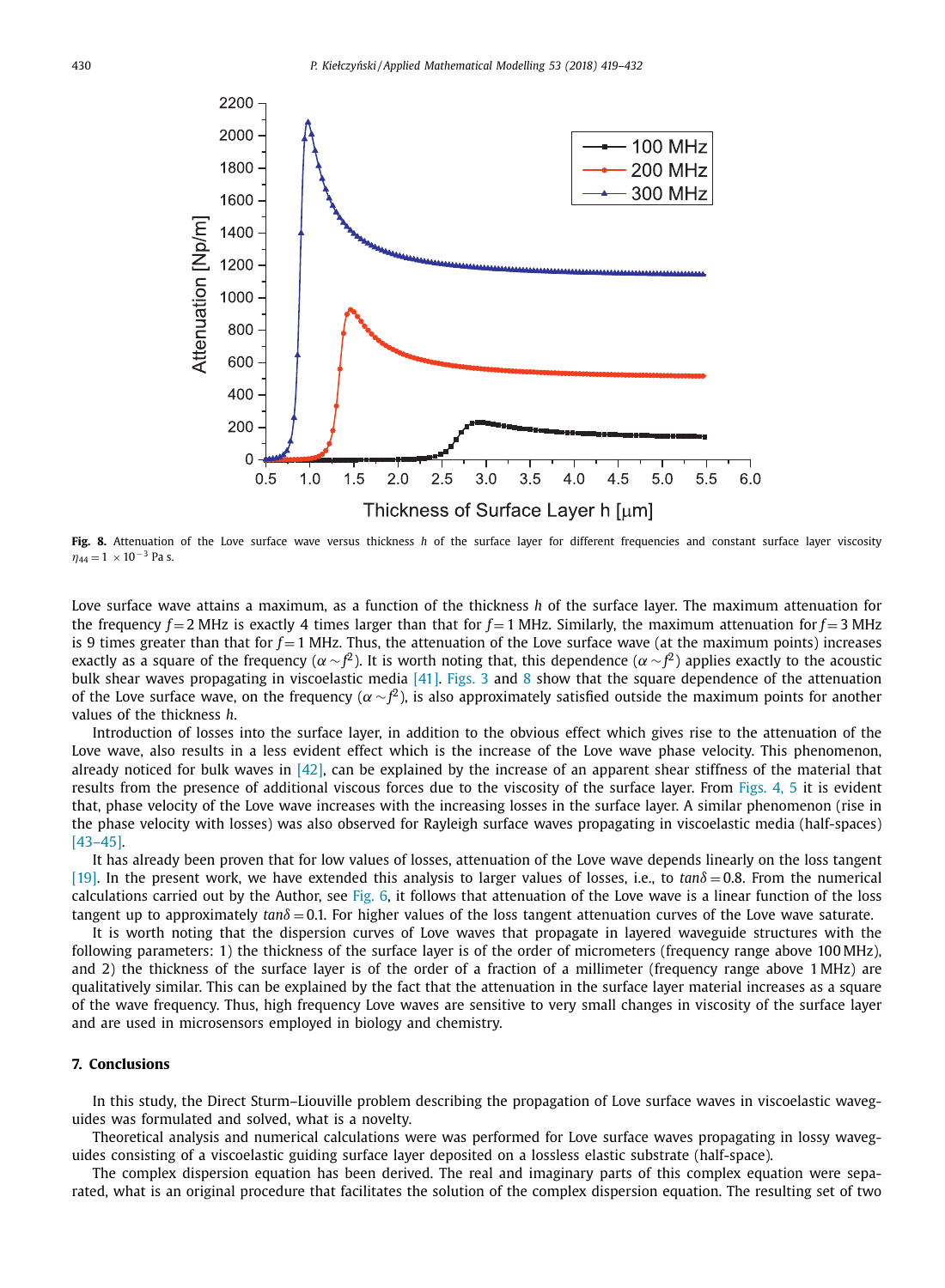<span id="page-12-0"></span>nonlinear algebraic equations was then solved numerically, enabling the determination of the dispersion curves of phase velocity  $v_p$  and attenuation  $\alpha$  of Love waves.

Established in this paper analytical formulas in the form of a system of nonlinear algebraic equations, allow to estimate the impact of various material parameters on the propagation of Love waves. These formulas can be used in the design and optimization of the viscosity sensors based on the use of Love waves, e.g., to evaluate the sensitivity of the sensor. By contrast, direct numerical solution of the complex dispersion equation cannot provide these evaluations.

An important contribution of this paper is the analysis of the impact of mechanical losses on the dispersion curves of the phase velocity and attenuation of Love waves.

In this work, the impact of surface layer viscosity  $\eta_{44}$  on the Love wave dispersion curves has been investigated. From the performed analysis and numerical calculations, one can conclude that:

- (1) The increase in the viscosity  $\eta_{44}$  of the surface layer (and consequently also an increase in the loss tangent) results in an increase of the phase velocity of the Love wave, see [Fig.](#page-9-0) 4. This is due to the viscosity of the layer, that causes an apparent stiffening of the material in the layer and an increase in the effective shear stiffness coefficient. From numerical calculations it follows that the phase velocity of the Love wave can significantly increase, even by 30%, e.g., for the thickness  $h = 0.4$  mm, the frequency  $f = 1$  MHz and tan  $\delta = 0.8$ , the phase velocity of the Love wave increases from 1499.7 m/s to 1912 m/s, see [Fig.](#page-9-0) 5.
- (2) Dispersion curves for the attenuation α of the Love wave exhibit a maximum as a function of the thickness *h* of the surface layer. For a given frequency, there exists a thickness for which the attenuation factor  $\alpha$  attains the maximum, see [Fig.](#page-8-0) 3.
- (3) The attenuation  $\alpha$  of the Love wave depends approximately linearly on the tangent loss tan  $\delta$  of the surface layer and saturates for growing losses, see [Fig.](#page-10-0) 6.

These characteristics of the Love wave dispersion curves in viscoelastic media are original and can be particularly useful in the optimum design and development of biosensors and chemosensors based on the use of surface waves of the Love type.

Knowledge of the phase velocity and attenuation dispersion curves of Love waves resulting from the theoretical model for Love waves in viscoelastic media can constitute the basis for an inverse (problem) method for determining the unknown physical and geophysical parameters of the actual structures of the Earth interior.

The results of this paper are original and fundamental contribution to the state-of-the-art. Since this paper covers properties of both high and low frequency Love waves the results obtained can be used in many fields of science and technology, such as: seismology and geophysics, non-destructive testing of materials, polymer research, and in the design and development of viscosity sensors, as well as bio and chemosensors.

#### **Acknowledgment**

The project was funded by the National Science Centre (Poland), granted on the basis of Decision No. 2016/21/B/ST8/02437.

#### **References**

- [1] L.W. [Schmerr,](http://refhub.elsevier.com/S0307-904X(17)30564-4/sbref0001) Fundamentals of Ultrasonic [Nondestructive](http://refhub.elsevier.com/S0307-904X(17)30564-4/sbref0001) Evaluation, a Modeling Approach, Plenum Press, New York, 1998, pp. 141–145.
- [2] J.D. [Achenbach,](http://refhub.elsevier.com/S0307-904X(17)30564-4/sbref0002) Wave Propagation in Elastic Solids, [North-Holland,](http://refhub.elsevier.com/S0307-904X(17)30564-4/sbref0002) Amsterdam, 1973.
- [3] B.A. [Auld,](http://refhub.elsevier.com/S0307-904X(17)30564-4/sbref0003) Acoustic Fields and Waves in Solids, vol. II, Krieger [Publishing](http://refhub.elsevier.com/S0307-904X(17)30564-4/sbref0003) Company, Florida, 1990, pp. 95–97.
- [4] J.L. [Rose,](http://refhub.elsevier.com/S0307-904X(17)30564-4/sbref0004) Ultrasonic Waves in Solid Media, Cambridge University Press, [Cambridge,](http://refhub.elsevier.com/S0307-904X(17)30564-4/sbref0004) 1999, pp. 137–142.
- [5] D.M. [Pozar,](http://refhub.elsevier.com/S0307-904X(17)30564-4/sbref0005) Microwave [Engineering,](http://refhub.elsevier.com/S0307-904X(17)30564-4/sbref0005) John Wiley & Sons, Cambridge, 2005, pp. 131–137.
- [6] D.K. [Cheng,](http://refhub.elsevier.com/S0307-904X(17)30564-4/sbref0006) Field and Waves [Electromagnetics,](http://refhub.elsevier.com/S0307-904X(17)30564-4/sbref0006) Addison-Wesley Publishing Company, Reading Massachusetts, 1992, pp. 572–581.
- [7] D.J. [Griffith,](http://refhub.elsevier.com/S0307-904X(17)30564-4/sbref0007) [Introduction](http://refhub.elsevier.com/S0307-904X(17)30564-4/sbref0007) to Quantum Mechanics, Pearson Prentice Hall, NJ, 2005, pp. 78–83.
- [8] Y. [Luo,](http://refhub.elsevier.com/S0307-904X(17)30564-4/sbref0008) J. [Xia,](http://refhub.elsevier.com/S0307-904X(17)30564-4/sbref0008) Y. [Xu,](http://refhub.elsevier.com/S0307-904X(17)30564-4/sbref0008) C. [Zeng,](http://refhub.elsevier.com/S0307-904X(17)30564-4/sbref0008) J. [Liu,](http://refhub.elsevier.com/S0307-904X(17)30564-4/sbref0008) [Finite-difference](http://refhub.elsevier.com/S0307-904X(17)30564-4/sbref0008) modeling and dispersion analysis of high-frequency Love waves for near-surface applications, Pure Appl. Geophys. 167 (2010) 1525–1536.
- [9] E.O. [Bautista,](http://refhub.elsevier.com/S0307-904X(17)30564-4/sbref0009) R.D. [Stoll,](http://refhub.elsevier.com/S0307-904X(17)30564-4/sbref0009) Remote [determinations](http://refhub.elsevier.com/S0307-904X(17)30564-4/sbref0009) of in situ sediment parameters using Love waves, J. Acoust. Soc. Am. 98 (1995) 1090–1096.
- [10] T. [Boxberger,](http://refhub.elsevier.com/S0307-904X(17)30564-4/sbref0010) M. [Picozzi,](http://refhub.elsevier.com/S0307-904X(17)30564-4/sbref0010) S. [Parolai,](http://refhub.elsevier.com/S0307-904X(17)30564-4/sbref0010) Shallow geology [characterization](http://refhub.elsevier.com/S0307-904X(17)30564-4/sbref0010) using Rayleigh and Love wave dispersion curves derived from seismic noise array measurements, J. Appl. Geophys. 75 (2011) 345–354.
- [11] Y. [Fukao,](http://refhub.elsevier.com/S0307-904X(17)30564-4/sbref0011) K. [Abe,](http://refhub.elsevier.com/S0307-904X(17)30564-4/sbref0011) Multi-mode Love wave excited by shallow and deep [earthquakes,](http://refhub.elsevier.com/S0307-904X(17)30564-4/sbref0011) Bull. Earthquake Res. Inst. 49 (1971) 1–12.
- [12] A.P. [Ghorai,](http://refhub.elsevier.com/S0307-904X(17)30564-4/sbref0012) S.K. [Samal,](http://refhub.elsevier.com/S0307-904X(17)30564-4/sbref0012) N.C. [Mahanti,](http://refhub.elsevier.com/S0307-904X(17)30564-4/sbref0012) Love waves in a [fluid-saturated](http://refhub.elsevier.com/S0307-904X(17)30564-4/sbref0012) porous layer under a rigid boundary and lying over an elastic half-space under gravity, Appl. Math. Model. 34 (2010) 1873–1883.
- [13] S. [Gupta,](http://refhub.elsevier.com/S0307-904X(17)30564-4/sbref0013) S.K. [Vishwakarma,](http://refhub.elsevier.com/S0307-904X(17)30564-4/sbref0013) D.K. [Majhi,](http://refhub.elsevier.com/S0307-904X(17)30564-4/sbref0013) S. [Kundu,](http://refhub.elsevier.com/S0307-904X(17)30564-4/sbref0013) Possibility of Love wave propagation in a porous layer under the effect of linearly varying directional rigidities, Appl. Math. Model. 37 (2013) 6652–6660.
- [14] P. Kiełczyński, M. [Szalewski,](http://refhub.elsevier.com/S0307-904X(17)30564-4/sbref0014) An inverse method for [determining](http://refhub.elsevier.com/S0307-904X(17)30564-4/sbref0014) the elastic properties of thin layers using Love surface waves, Inverse Probl. Sci. Eng. 19 (2011) 31–43.
- [15] A.J. [Rostocki,](http://refhub.elsevier.com/S0307-904X(17)30564-4/sbref0015) R. [Tarakowski,](http://refhub.elsevier.com/S0307-904X(17)30564-4/sbref0015) P. Kiełczyński, M. [Szalewski,](http://refhub.elsevier.com/S0307-904X(17)30564-4/sbref0015) A. [Balcerzak,](http://refhub.elsevier.com/S0307-904X(17)30564-4/sbref0015) S. [Ptasznik,](http://refhub.elsevier.com/S0307-904X(17)30564-4/sbref0015) The ultrasonic [investigation](http://refhub.elsevier.com/S0307-904X(17)30564-4/sbref0015) of phase transition in olive oil up to 0.7 GPa, J. Am. Oil Chem. Soc. 90 (2013) 813–818.
- [16] P. Kiełczyński, M. [Szalewski,](http://refhub.elsevier.com/S0307-904X(17)30564-4/sbref0016) A. [Balcerzak,](http://refhub.elsevier.com/S0307-904X(17)30564-4/sbref0016) K. [Wieja,](http://refhub.elsevier.com/S0307-904X(17)30564-4/sbref0016) A. [Malanowski,](http://refhub.elsevier.com/S0307-904X(17)30564-4/sbref0016) R. Kościesza, R. [Tarakowski,](http://refhub.elsevier.com/S0307-904X(17)30564-4/sbref0016) A.J. [Rostocki,](http://refhub.elsevier.com/S0307-904X(17)30564-4/sbref0016) R.M. Siegoczyński, Determination of [physicochemical](http://refhub.elsevier.com/S0307-904X(17)30564-4/sbref0016) properties of diacylglycerol oil at high pressure by means of ultrasonic methods, Ultrasonics 54 (2014) 2134–2140.
- [17] P. Kiełczyński, M. [Szalewski,](http://refhub.elsevier.com/S0307-904X(17)30564-4/sbref0017) A. [Balcerzak,](http://refhub.elsevier.com/S0307-904X(17)30564-4/sbref0017) K. [Wieja,](http://refhub.elsevier.com/S0307-904X(17)30564-4/sbref0017) A.J. [Rostocki,](http://refhub.elsevier.com/S0307-904X(17)30564-4/sbref0017) R.M. Siegoczyński, S. [Ptasznik,](http://refhub.elsevier.com/S0307-904X(17)30564-4/sbref0017) Application of ultrasonic wave celerity measurement for evaluation of [physicochemical](http://refhub.elsevier.com/S0307-904X(17)30564-4/sbref0017) properties of olive oil at high pressure and various temperatures, LWT – Food Sci. Technol. 57 (2014) 253–259.
- [18] P. Kiełczyński, M. [Szalewski,](http://refhub.elsevier.com/S0307-904X(17)30564-4/sbref0018) A. [Balcerzak,](http://refhub.elsevier.com/S0307-904X(17)30564-4/sbref0018) K. [Wieja,](http://refhub.elsevier.com/S0307-904X(17)30564-4/sbref0018) Group and phase velocity of Love waves [propagating](http://refhub.elsevier.com/S0307-904X(17)30564-4/sbref0018) in elastic functionally graded materials, Arch. Acoust. 40 (2015) 273–281.
- [19] P. Kiełczyński, [Attenuation](http://refhub.elsevier.com/S0307-904X(17)30564-4/sbref0019) of Love waves in low-loss media, J. Appl. Phys. 82 (1997) 5932–5937.